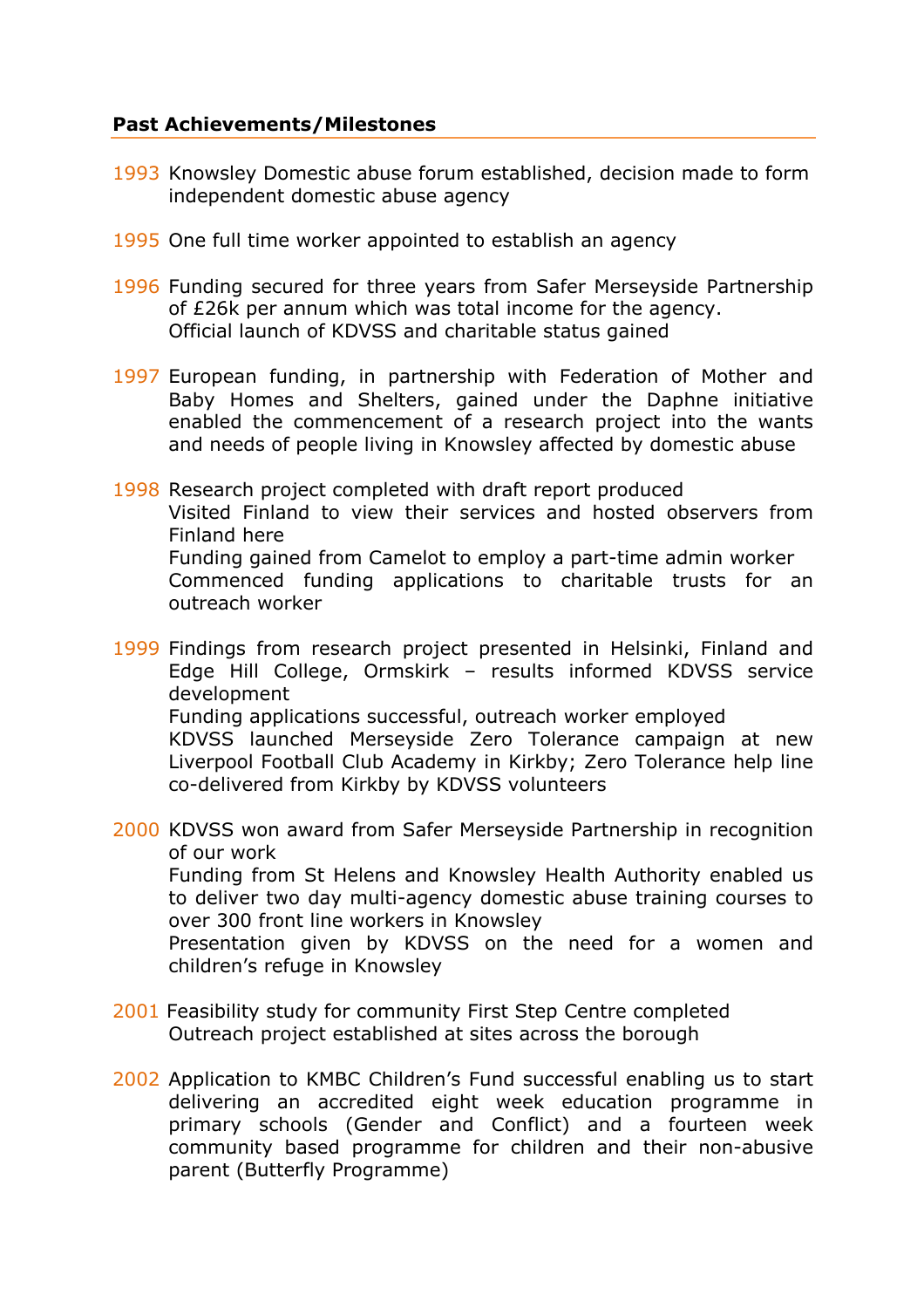Capital funding bids successful to refurbish St. Martin's Church Hall into First Step Centre

Funding gained from DAAT (Drug and Alcohol Action Team) for InPACT project – the only male perpetrator programme in the country to be funded by DAAT

2003 Partnership formed with Arena Housing to construct first purpose built women and children's refuge in Knowsley

Gained Community Legal Services quality mark

KDVSS submitted by Children's Fund as a showcase agency for its Children's Education Programme and Butterfly Programme; both programmes inspected by Ofsted and entered into their 'Book of Good Practice'

Outreach project ceased and changed to Floating Support service under Supporting People funding criteria

2004 Refurbishment work commenced on First Step Centre Construction work started on refuge Children's Education Programme been delivered to 1000 pupils in Knowsley schools Successful funding bid to New Deal for Communities (North Huyton)

enabled us to start delivering a targeted service in that area Charity ball sponsored by Goodman's solicitors raises over £3k

2005 First Step Centre officially opened – royal visit by request of HRH Duke of Gloucester KG GCVO

36 bed women and children's purpose built refuge completed and opened

CEO invited to meet Prime Minister

Funding bid to Sport England successful enabling outdoor play equipment to be purchased plus 2 year funding for a full time activity worker

2006 Knowsley gained Specialist Domestic Violence Court Status and KDVSS was commissioned to deliver Independent Domestic Violence Advocate (IDVA) Service Rickter scale training delivered to KDVSS staff for monitoring service user progress and qualitative outcomes KMBC voluntary sector grant aid review undertaken

2007 Refuge crèche successfully achieves OFSTED accreditation KDVSS wins Best Team Award from the Safer Knowsley Partnership Our Safeguarding Children Policy and Procedure is the first one to be successfully ratified by the Knowsley Safeguarding Children Board

Refuge wins North West award from the Royal Institute of Chartered Surveyors in their residential category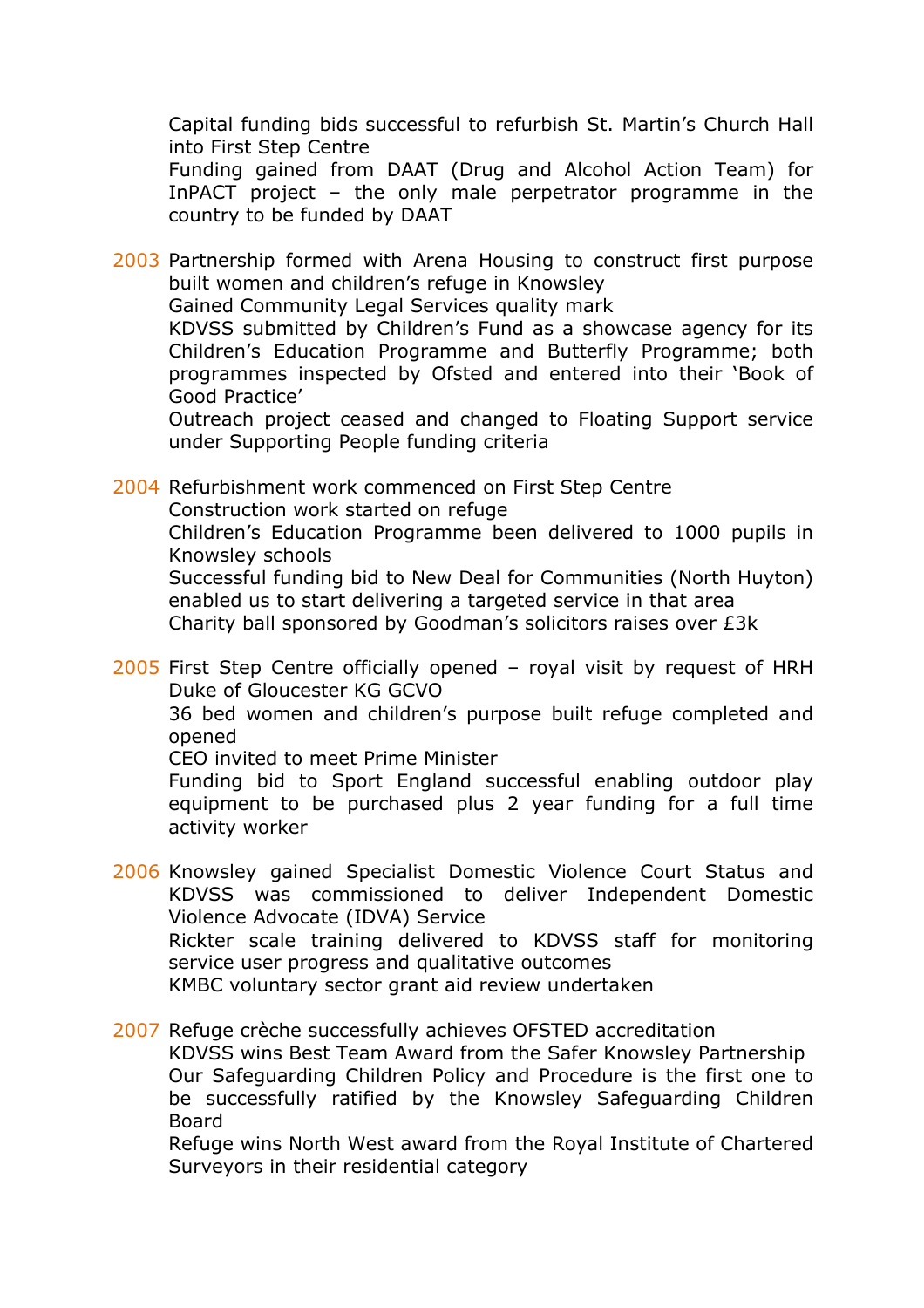2008 Due to cessation of project funding we had to make three staff redundant

Tender to KMBC Prevention and Early Intervention Fund successful for the innovative KDVSS Teen Talk project

Funding applications to Charitable Trusts for the InPACT project are successful

2009 QVC made us their charity of the year raising over £40k A weekly outreach GP and health service in the refuge commenced delivery by the Options Health Team KMBC appoints a Domestic Abuse Strategic lead for the Borough KDVSS held an event in the Huyton Suite to mark International Day For the Elimination of Violence Against Women with a market place, a powerful drama by Aftathoughts and a workshop by Batala the Brazilian Samba drumming band Knowsley Domestic Abuse strategy 2009/11 launched

2010 A Knowsley MARAC (Multi Agency Risk Assessment Conference) steering group is established to ensure CAADA principles are met Tender to DCFS (Department for Children, Families and Schools) successful to deliver perpetrator programmes for males referred by  $CAFCASS<sup>1</sup>$ 

Eight service users, five children and the Specialist DV Support Worker completed the Knowsley Challenge successfully raising £800 for the service user fund

2011 Victim/Survivors who use our services drew up their 'Bill of Rights' with each woman adding their own 'right'

Funding for the Teen Talk project sadly came to an end and we had to say goodbye to two valued staff members

A Service User/Stakeholder consultation showed that 100% of respondents would recommend KDVSS services to other people

Following nomination by the Knowsley Chamber of Commerce our CEO was honoured as 'Inspirational Woman of the Year'.

InPACT/IPS was formally invited to participate in the Mirabal Project, the first longitudinal research in Europe into the effectiveness of domestic violence prevention programmes for men

2012 The established service user focus group commenced a consultation to identify service needs for a funding bid to the Big Lottery Fund (BLF)

Through a partnership with Merseyside Listening Ear an onsite counselling service is being delivered at the First Step Centre for our service users

<u> 1989 - Jan Samuel Barbara, margaret e</u>

 $1$  CAFCASS – Children and Families Court Advisory Support Service